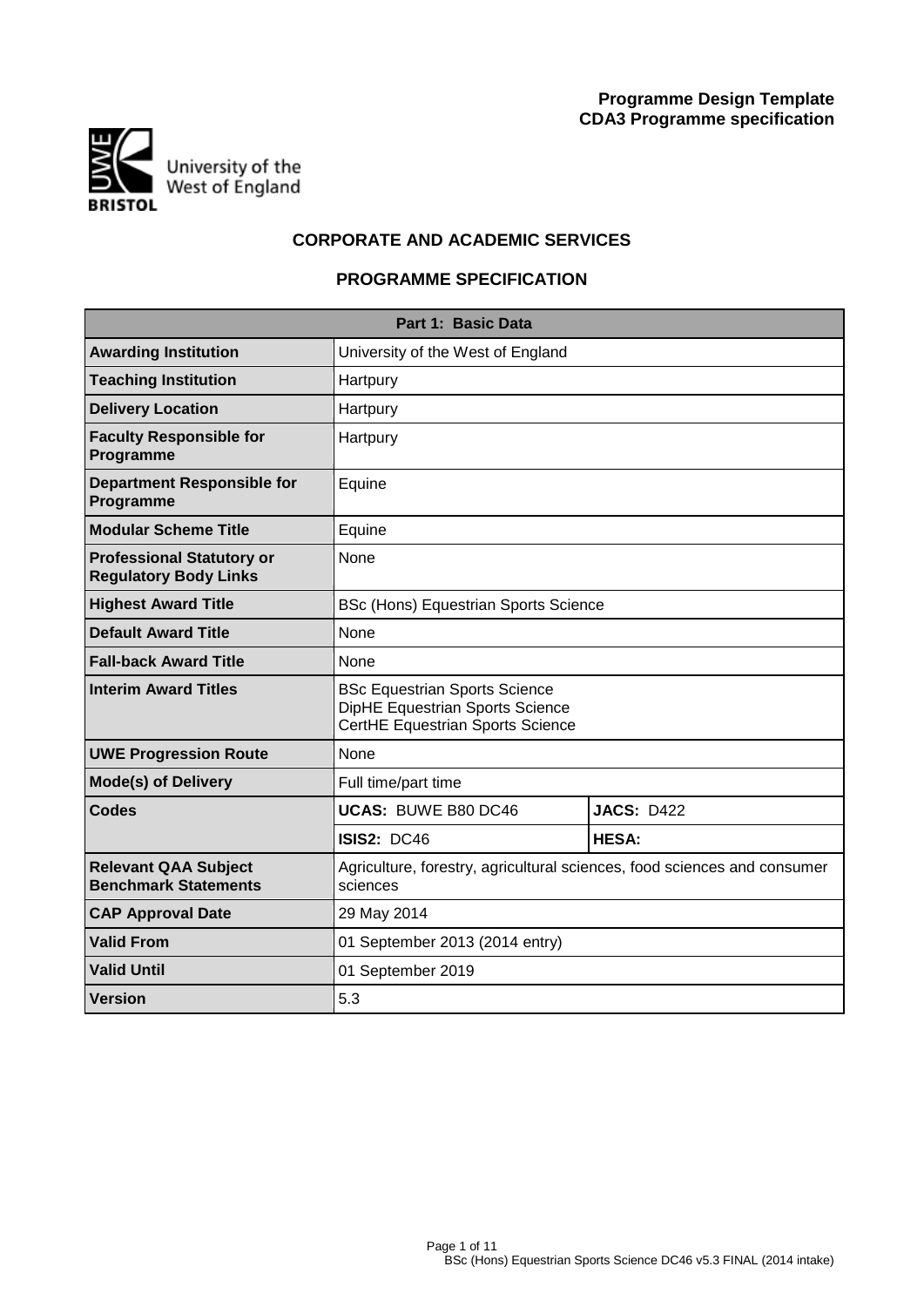## **Part 2: Educational Aims of the Programme**

The Equestrian Sports Science programme is a three year full time degree which offers students a unique opportunity to investigate both the human and equine athlete, and enhance their career prospects, fully supported by reputable staff and facilities. This programme will deliver focused and specialist study concentrating on both the horses and the riders performance.

### **General aims:**

The programme will enable students to:

- 1 Develop a knowledge and understanding of equestrian and interdisciplinary sport and exercise concepts theories and approaches.
- 2 Develop an understanding of the scientific principles that govern biological, physical, sociological stressors in an equestrian sports context.
- 3 Provide an applied science programme of study in the field of equine science and sports science underpinned by staff research, consultancy and scholarship.
- 4 Provide an opportunity for undergraduate students to develop and realise their potential.
- 5 Enable students to develop their capacity for critical analytical thought.
- 6 Enable students to develop transferable skills.
- 7 Prepare students for employment and/or further research.
- 8 Provide a highly scientific programme that conforms to University requirements on quality assurance, management and enhancement.

#### **Specific aims:**

The specific aims of the programme are to:

- 1 Enable students to develop in depth subject specific knowledge to understand the multidisciplinary area of sports science and apply these principles to equestrian sports.
- 2 Enable students to become involved in new and developing areas of research relating to sports performance and the equestrian athlete.
- 3 Familiarise students with the physical resources and techniques necessary for appraisal and interaction of equine and human athletic performance.
- 4 Demonstrate investigative skills necessary to undertake independent investigations in the area of equestrian sports sciences.

Programme requirements for the purpose of Higher Education Achievement Record (HEAR)

Graduates from the BSc (Hons) Equestrian Sports Science programme will have gained a thorough knowledge of multidisciplinary areas of sports science and will be able to apply this specifically in an equestrian context. From this programme, students will be able to not only apply their knowledge to the horse and rider, but also to wider sporting disciplines and will be able to progress to careers in both equestrian sports and general sporting sectors.

Students will have been required to pass core modules that contain information on human and equine anatomy and exercise physiology, nutrition, and research methods. Students will have also completed an independent scientific investigation. In addition to these core subject areas, equestrian sports science students will have undertaken modules that specifically investigate equestrian sport and the development of research on both the horse-rider and equine athletes which is unique to this programme. Optional modules include a variety of multidisciplinary subject areas such as equitation science, fitness and conditioning, human and equine therapy, and sports psychology.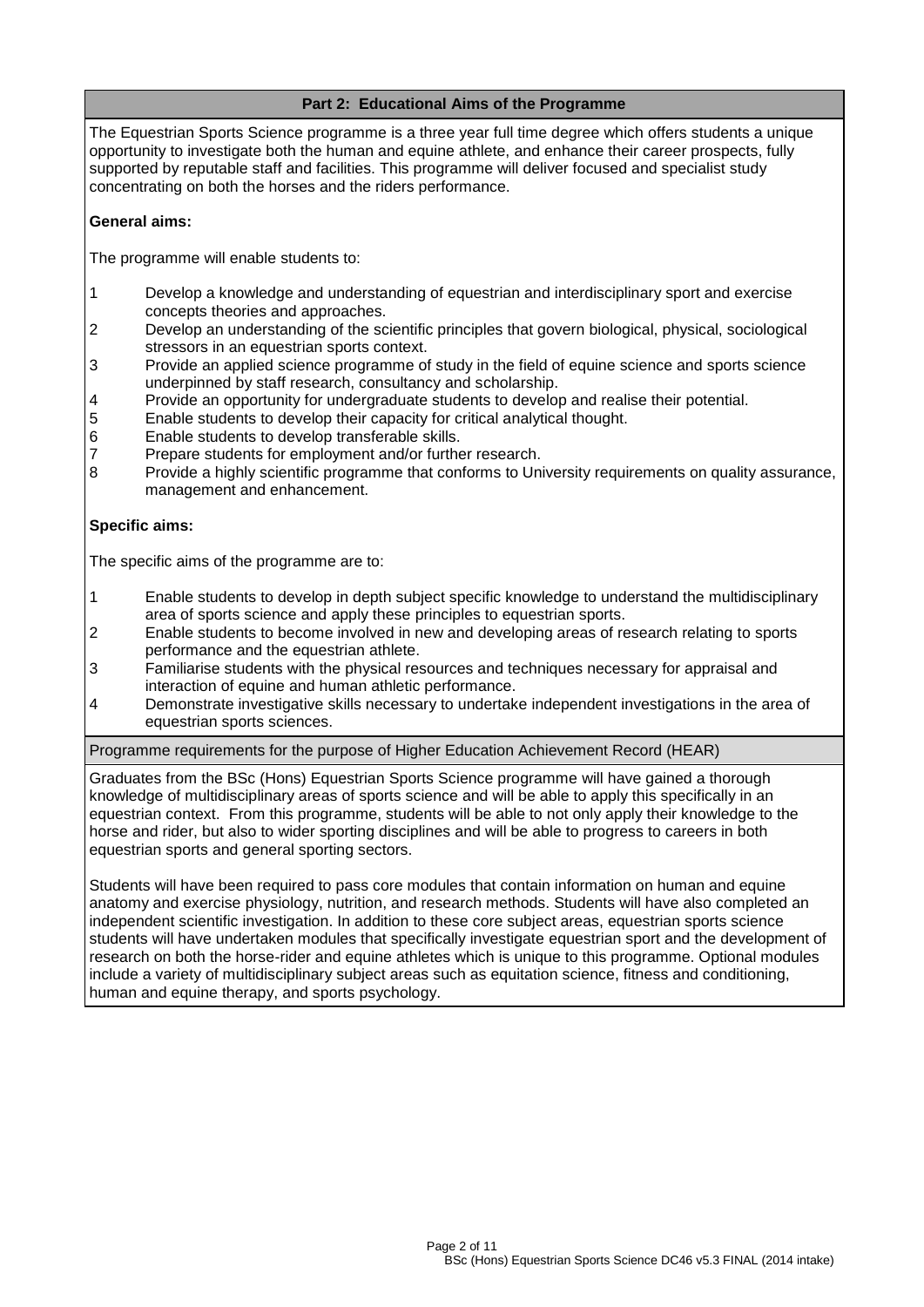|              | Part 3: Learning Outcomes of the Programme                                                                                                                                                                                                                                                                                                                                                      |  |                                                  |  |            |                                                                      |                  |                               |                                     |                              |                        |                            |                     |                     |           |                                                                                                                                                             |   |  |                    |                                                          |                      |               |                   |                      |          |                                                                      |                     |   |                |  |                                                                                                                                  |
|--------------|-------------------------------------------------------------------------------------------------------------------------------------------------------------------------------------------------------------------------------------------------------------------------------------------------------------------------------------------------------------------------------------------------|--|--------------------------------------------------|--|------------|----------------------------------------------------------------------|------------------|-------------------------------|-------------------------------------|------------------------------|------------------------|----------------------------|---------------------|---------------------|-----------|-------------------------------------------------------------------------------------------------------------------------------------------------------------|---|--|--------------------|----------------------------------------------------------|----------------------|---------------|-------------------|----------------------|----------|----------------------------------------------------------------------|---------------------|---|----------------|--|----------------------------------------------------------------------------------------------------------------------------------|
|              | The award route provides opportunities for students to develop and demonstrate knowledge and<br>understanding, qualities, skills and other attributes in the following areas:                                                                                                                                                                                                                   |  |                                                  |  |            |                                                                      |                  |                               |                                     |                              |                        |                            |                     |                     |           |                                                                                                                                                             |   |  |                    |                                                          |                      |               |                   |                      |          |                                                                      |                     |   |                |  |                                                                                                                                  |
|              | <b>Learning Outcomes:</b><br>A) Knowledge and understanding of:                                                                                                                                                                                                                                                                                                                                 |  | Sports Biomech<br>ಳ<br>Functional<br>ntroduction |  | Equitation | Psychology<br>$\overline{\mathbf{e}}$<br>Exerci<br>and<br>Introducti | Animal Nutrition | Exercise Physiology<br>Equine | <b>Rider Performance</b><br>Horse & | Undergraduate Research Proce | Equitation<br>Advanced | & Test<br>Fitness Training | Exercise Physiology | The Injured Athlete | echniques | Soft Tissue Technique<br>Equine Diagnostics &<br>Equine Diagnostics &<br>Equine Biomechanics<br>Sport Psychology<br>Sports Nutrition<br>Dinemational Academ | ఱ |  | Portfoll<br>Academ | Projec<br>Study<br>Academic<br>International             | emic<br>nternational | Undergraduate | Rider<br>Advances | Sports<br>Equestrian | formance | Analysis of Equestria<br>Equine Nutrition for P<br>Equine Physiology | Notational Analysis |   | Rehabilitation |  | Undergraduate Inder<br>  Equine Spons Medication<br>  Equine Spons Medication<br>  Equine Spons Industry<br>  The Spons Industry |
| $\mathbf{1}$ | A working understanding, and a<br>critical awareness of problems<br>and/or new insights in the arena of<br>equestrian sports science including<br>issues pertaining to professional<br>practice including core areas:<br>Human and Equine Anatomy<br>and Physiology<br>Human and Equine Exercise<br>Physiology<br>Horse and Rider Performance<br><b>Research Process</b><br><b>Dissertation</b> |  |                                                  |  |            |                                                                      |                  |                               |                                     |                              |                        |                            |                     |                     |           |                                                                                                                                                             |   |  |                    |                                                          |                      | Pi            | P                 | P                    |          |                                                                      | P                   |   |                |  | P∃P∃P∃P                                                                                                                          |
| 2            | A comprehensive understanding of<br>techniques applicable to research in<br>the area of equestrian sports science<br>leading to potential publication or<br>advanced scholarship                                                                                                                                                                                                                |  |                                                  |  |            |                                                                      |                  |                               |                                     |                              |                        |                            |                     |                     |           |                                                                                                                                                             |   |  | √¦                 | √∃                                                       |                      |               |                   |                      |          | PiPiPiPiP                                                            |                     |   |                |  | P P P                                                                                                                            |
| 3            | An innovative and individual<br>approach to the application of<br>knowledge gained during the<br>programme, together with a practical<br>understanding of how established<br>techniques of research and enquiry<br>are used to create and interpret<br>knowledge between equine science<br>and sports science disciplines.                                                                      |  |                                                  |  |            |                                                                      |                  | √ i                           | $\sqrt{ }$                          |                              |                        |                            |                     |                     |           |                                                                                                                                                             |   |  |                    | √ ։                                                      |                      |               |                   |                      |          | $P$ : $P$ : $P$ : $P$ : $P$                                          |                     |   | P              |  |                                                                                                                                  |
|              | (B) Intellectual Skills                                                                                                                                                                                                                                                                                                                                                                         |  |                                                  |  |            |                                                                      |                  |                               |                                     |                              |                        |                            |                     |                     |           |                                                                                                                                                             |   |  |                    |                                                          |                      |               |                   |                      |          |                                                                      |                     |   |                |  |                                                                                                                                  |
| 1            | Seek, identify, describe and interpret<br>appropriate information relating to<br>human and equine sports science.                                                                                                                                                                                                                                                                               |  | √∃√                                              |  |            |                                                                      |                  |                               |                                     |                              |                        |                            | V                   | V                   | $\sqrt{}$ |                                                                                                                                                             |   |  |                    |                                                          |                      |               |                   |                      |          |                                                                      | PiPiPiPiPi          |   |                |  | P∃P∃P∃P                                                                                                                          |
| 2            | Critically appraise evidence in the<br>underpinning of arguments.                                                                                                                                                                                                                                                                                                                               |  |                                                  |  |            |                                                                      |                  |                               |                                     |                              |                        |                            |                     |                     |           |                                                                                                                                                             |   |  |                    |                                                          |                      |               |                   |                      |          |                                                                      |                     |   |                |  | √┆√┊√┊√┊√┆√┆√┆√┆√┆√┆√┆√┆√│┍┊╒┆╒┆╒┆╒┆╒┆╒┆╒┆╒                                                                                      |
| 3            | Apply sound and justified theoretical<br>knowledge to novel situations.                                                                                                                                                                                                                                                                                                                         |  |                                                  |  |            |                                                                      |                  |                               |                                     |                              |                        |                            |                     |                     |           |                                                                                                                                                             |   |  |                    |                                                          |                      |               |                   |                      |          |                                                                      |                     | P |                |  |                                                                                                                                  |
| 4            | Design, critique and analyse<br>information to test a scientific<br>hypothesis relating to the field of<br>equine sports science.                                                                                                                                                                                                                                                               |  |                                                  |  |            |                                                                      |                  |                               |                                     |                              |                        |                            |                     |                     |           |                                                                                                                                                             |   |  |                    | $\sqrt{\frac{1}{2}}\sqrt{\frac{1}{2}}\sqrt{\frac{1}{2}}$ |                      |               | $P$ : P           |                      |          |                                                                      |                     | P |                |  |                                                                                                                                  |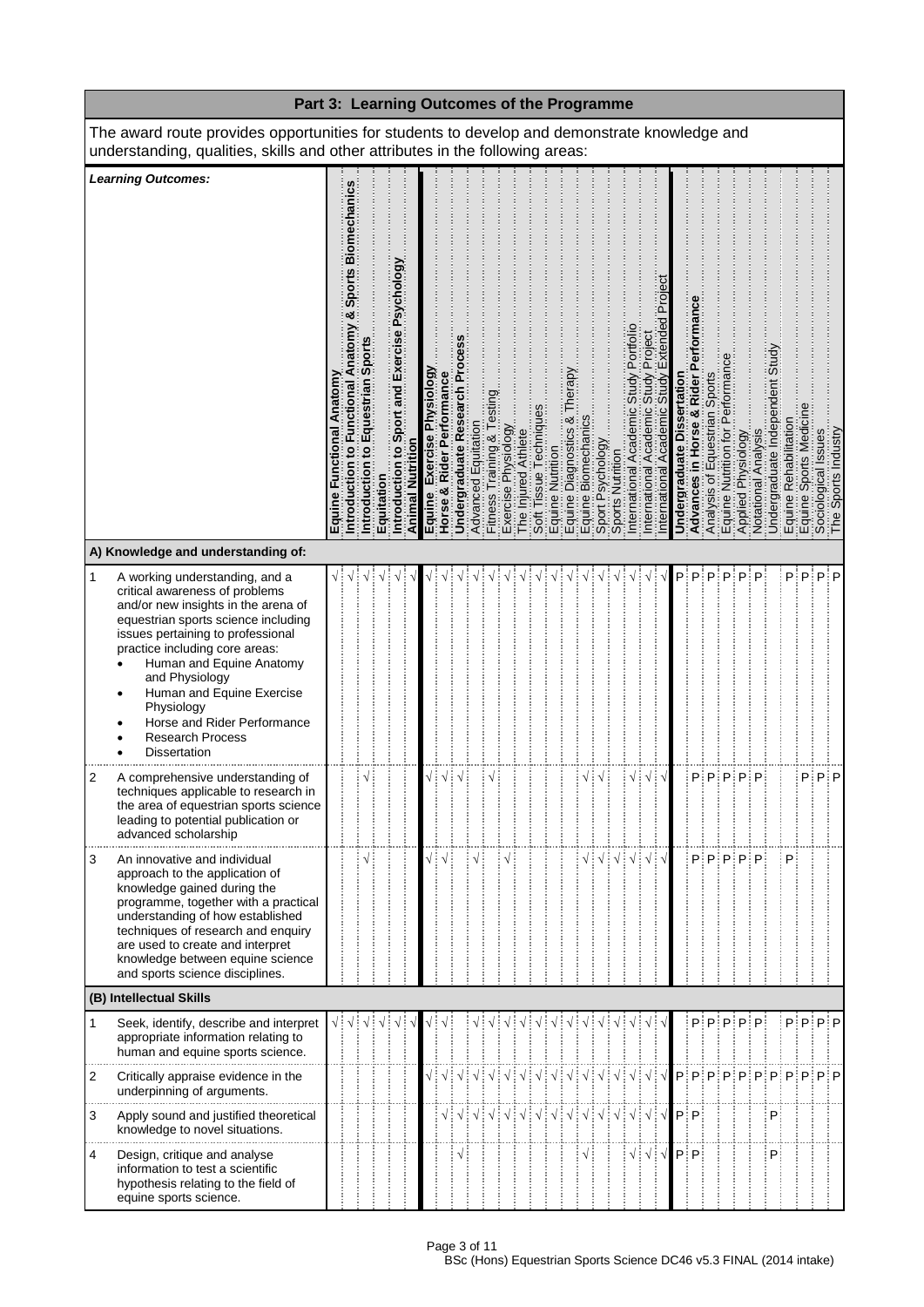|   | <b>Learning Outcomes:</b>                                                                                                                                                                | Equin | echani<br>Bio<br><b>Sports</b><br>Introdu | Introd | Equitati | ΘÖ<br>ō<br>ᢛ<br>Ŵ.<br>and<br>Introd         | Animal | Physiology<br>Exercise<br>Equine | Performance<br>Rider<br>ಳ<br>Horse     | Research<br>Undergraduate | Advanced   | lning<br>īā<br><b>Fitness</b> | <b>Kboloi</b><br>ise<br>Exerci | Athlete<br><b>ured</b><br>$\Phi$ | issue<br>Soft | Nutrition<br>quine | ఱ<br>Diagnosti<br>e<br>C | Biomechan<br>quine | sychology<br>Sport | Nutrition<br>Sports | nternational                                             | Academ<br>nternational | Underg | Rider<br>οð<br>Advances | Sport<br>an<br>is oi<br>Analysi | ō<br>Equine                                                                                                                | 웁<br>Applied    | hal<br>Notational                       | Undergr | Rehabil<br>Equine<br>Equine: | Sports                                   | Issues<br>ological<br>Soci | Industry<br>Sports |
|---|------------------------------------------------------------------------------------------------------------------------------------------------------------------------------------------|-------|-------------------------------------------|--------|----------|---------------------------------------------|--------|----------------------------------|----------------------------------------|---------------------------|------------|-------------------------------|--------------------------------|----------------------------------|---------------|--------------------|--------------------------|--------------------|--------------------|---------------------|----------------------------------------------------------|------------------------|--------|-------------------------|---------------------------------|----------------------------------------------------------------------------------------------------------------------------|-----------------|-----------------------------------------|---------|------------------------------|------------------------------------------|----------------------------|--------------------|
| 5 | Use statistical means to support<br>arguments and to investigate<br>theories relating to equine sports<br>science.                                                                       |       |                                           |        |          |                                             |        |                                  |                                        |                           |            |                               |                                |                                  |               |                    |                          |                    |                    |                     |                                                          |                        | Þ      |                         |                                 |                                                                                                                            |                 |                                         |         |                              |                                          |                            |                    |
| 6 | Demonstrate confidence in analysing<br>current situations, identifying<br>strengths and weaknesses and<br>developing an alternative strategy.                                            |       |                                           |        |          |                                             |        |                                  |                                        |                           |            |                               |                                |                                  |               |                    |                          |                    |                    |                     |                                                          |                        |        | P∃P                     | P                               | P                                                                                                                          | P               | P                                       | P       |                              | ∶P                                       | $P$ : P                    |                    |
| 7 | Debate and analyse key issues<br>within equestrian sports science in<br>relation to advances on fundamental<br>principles, using evidence to support<br>the analysis.                    |       |                                           |        |          |                                             |        |                                  |                                        |                           |            |                               |                                |                                  |               |                    |                          |                    |                    |                     |                                                          | V                      |        | P                       |                                 |                                                                                                                            |                 |                                         |         |                              |                                          |                            |                    |
|   | (C) Subject/Professional/Practical Skills                                                                                                                                                |       |                                           |        |          |                                             |        |                                  |                                        |                           |            |                               |                                |                                  |               |                    |                          |                    |                    |                     |                                                          |                        |        |                         |                                 |                                                                                                                            |                 |                                         |         |                              |                                          |                            |                    |
| 1 | Discuss the key principles relating to<br>human and equine functional<br>anatomy.                                                                                                        | √∶    |                                           |        |          |                                             |        |                                  |                                        |                           |            |                               |                                |                                  |               |                    |                          |                    |                    |                     |                                                          |                        | Pi     | P:                      | P                               | P                                                                                                                          | P               | P                                       | P       |                              | $P$ : $P$ : $P$ : $P$                    |                            |                    |
| 2 | Demonstrate basic skills in<br>laboratory protocols and procedures.                                                                                                                      |       |                                           |        |          |                                             |        |                                  |                                        |                           |            |                               |                                |                                  |               |                    |                          |                    |                    | √∶√                 |                                                          |                        | P      |                         |                                 | P                                                                                                                          |                 |                                         |         |                              |                                          |                            |                    |
| 3 | Show evidence of understanding<br>relating to the key body functions<br>and systems that can be taken<br>forward to underpin specific<br>knowledge in further areas of study.            |       | $\sqrt{\frac{1}{2}}\sqrt{\frac{1}{2}}$    |        |          |                                             |        |                                  |                                        |                           |            |                               |                                |                                  |               |                    |                          |                    |                    |                     | √∔√∔√                                                    |                        |        |                         |                                 | $\mathsf{P}_i^{\text{!`}}\mathsf{P}_i^{\text{!`}}\mathsf{P}_i^{\text{!`}}\mathsf{P}_i^{\text{!`}}\mathsf{P}_i^{\text{!`}}$ |                 |                                         |         | P                            |                                          | Pi P                       |                    |
| 4 | Develop a mind set that allows the<br>integration of general exercise<br>physiology principles to the field of<br>equestrian sports science.                                             |       |                                           |        |          |                                             |        |                                  |                                        |                           |            |                               |                                |                                  |               |                    |                          |                    |                    |                     |                                                          | $\sqrt{2}$             |        | P.                      |                                 |                                                                                                                            | $P$ : $P$ : $P$ |                                         |         | P                            |                                          | P                          |                    |
| 5 | Apply pre-existing knowledge to the<br>study of horse and rider<br>performance.                                                                                                          |       |                                           |        |          |                                             |        |                                  |                                        |                           |            |                               |                                |                                  |               |                    |                          |                    |                    |                     | $\sqrt{\frac{1}{2}}\sqrt{\frac{1}{2}}\sqrt{\frac{1}{2}}$ |                        |        |                         |                                 |                                                                                                                            |                 | $P$ $P$ $P$ $P$ $P$ $P$ $P$ $P$ $P$ $P$ |         |                              |                                          |                            | P                  |
| 6 | Demonstrate subject specific skills<br>through the application of<br>appropriate statistical, analytical and<br>evaluating techniques to data in<br>order to draw justified conclusions. |       | √∃√∃                                      |        |          | $\sqrt{3}$ $\sqrt{3}$ $\sqrt{3}$ $\sqrt{3}$ |        |                                  | $\sqrt{\frac{1}{2}}\sqrt{\frac{1}{2}}$ |                           | $\sqrt{2}$ |                               |                                |                                  |               |                    |                          |                    |                    |                     |                                                          |                        |        |                         |                                 |                                                                                                                            |                 |                                         |         |                              | $\mathsf{p}$ : p: p: p: p: p: p: p: p: p |                            |                    |
| 7 | Exhibit knowledge of physiology and<br>nutrition relative to human and<br>equine performance ability.                                                                                    |       |                                           |        |          |                                             |        |                                  | $\sqrt{}$                              |                           |            |                               | √┊√                            |                                  |               |                    |                          |                    |                    |                     | √∃√∃√∃                                                   |                        |        | Pi                      |                                 |                                                                                                                            | P∃P             |                                         |         |                              | P.                                       |                            | P                  |
| 8 | Make judgments on the analysis of<br>the horse and rider in order to<br>monitor and enhance performance<br>within a given role.                                                          |       |                                           |        |          |                                             |        |                                  | √∶√                                    |                           |            |                               |                                |                                  |               |                    |                          |                    |                    |                     | √∔√                                                      |                        |        | P                       |                                 |                                                                                                                            |                 |                                         |         |                              |                                          |                            | P                  |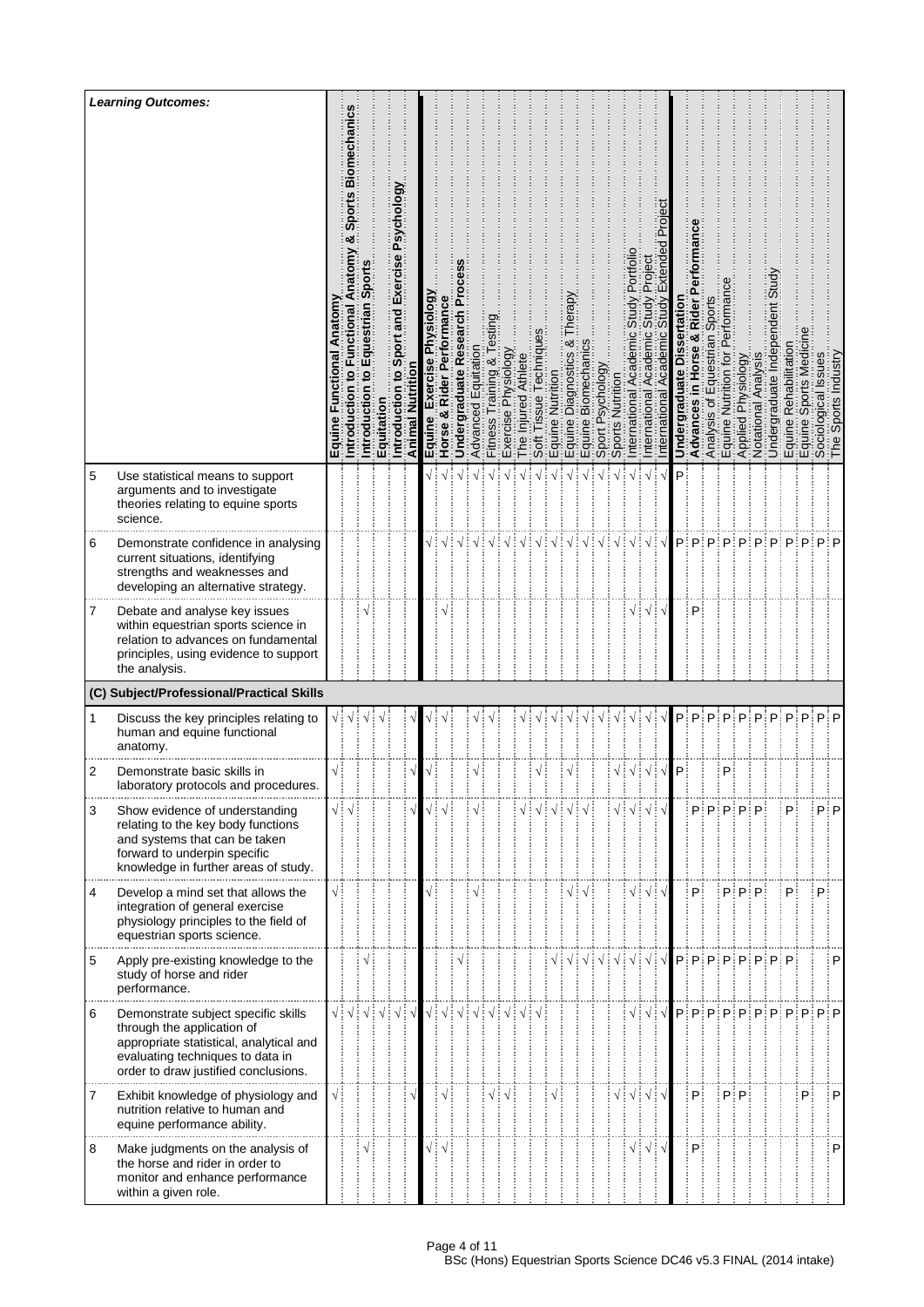|        | <b>Learning Outcomes:</b>                                                                                                                                                     | Equine | m<br>Sport<br>ional<br>Funct<br>$\ddot{\mathbf{Q}}$<br>۰<br>ntroducti | Introdu | Equitation       | êο<br><b>Dols</b><br>Ρš<br>and<br>ntrod                                                                        | Animal     | <b>Aboloi</b><br>8<br>Equine | Performance<br>Rider<br>ಳ<br>Horse     | Research Pr<br><b>Undergraduate</b>                                                                                                                                                                                                                                                                                                                                                                                                                                                                                                                                                                                                                                             | Advanced | $\frac{8}{1}$ Tes<br>lraining<br><b>Fitness</b> | Physiology<br>ise<br>Exerci | Athlete<br>njured<br><u>ღ</u>                            | echniqu<br>issue<br>Soft | ne Nutrition          | ఱ<br>Diagnostics<br>quine | Biomechani<br>Equine I                                                                                                                                                                                                                                                                                                                                                                                                                | Psychology<br>Sport  | Nutrition<br>Sports N                  | Acaderr<br>nternational                                                                      | Academi<br>nternational                                  | emic | ertat<br>Undel | Rider<br>×ŏ<br>n Horse<br>Advances | Sports<br>estrian<br>is of<br>Analysi | tor<br>Equine I         | ត្ត<br>عَ<br>Applied | Analysi<br>Notational                                                                                                                                                                                                                                                                                                                                                                         | $\overline{\mathbf{e}}$<br>Undergraduat | Rehabil<br>Equine I<br>Equine 3 | Sports | ssues<br>ological<br>ັ້ງອື່ນ<br>The | ndustry<br>Sports |
|--------|-------------------------------------------------------------------------------------------------------------------------------------------------------------------------------|--------|-----------------------------------------------------------------------|---------|------------------|----------------------------------------------------------------------------------------------------------------|------------|------------------------------|----------------------------------------|---------------------------------------------------------------------------------------------------------------------------------------------------------------------------------------------------------------------------------------------------------------------------------------------------------------------------------------------------------------------------------------------------------------------------------------------------------------------------------------------------------------------------------------------------------------------------------------------------------------------------------------------------------------------------------|----------|-------------------------------------------------|-----------------------------|----------------------------------------------------------|--------------------------|-----------------------|---------------------------|---------------------------------------------------------------------------------------------------------------------------------------------------------------------------------------------------------------------------------------------------------------------------------------------------------------------------------------------------------------------------------------------------------------------------------------|----------------------|----------------------------------------|----------------------------------------------------------------------------------------------|----------------------------------------------------------|------|----------------|------------------------------------|---------------------------------------|-------------------------|----------------------|-----------------------------------------------------------------------------------------------------------------------------------------------------------------------------------------------------------------------------------------------------------------------------------------------------------------------------------------------------------------------------------------------|-----------------------------------------|---------------------------------|--------|-------------------------------------|-------------------|
| 9      | Principles of human sports massage.                                                                                                                                           |        |                                                                       |         |                  |                                                                                                                |            |                              |                                        |                                                                                                                                                                                                                                                                                                                                                                                                                                                                                                                                                                                                                                                                                 |          |                                                 |                             |                                                          |                          |                       |                           |                                                                                                                                                                                                                                                                                                                                                                                                                                       |                      |                                        |                                                                                              |                                                          |      |                |                                    |                                       |                         |                      |                                                                                                                                                                                                                                                                                                                                                                                               |                                         |                                 |        |                                     |                   |
|        | (D) Transferable skills and other attributes                                                                                                                                  |        |                                                                       |         |                  |                                                                                                                |            |                              |                                        |                                                                                                                                                                                                                                                                                                                                                                                                                                                                                                                                                                                                                                                                                 |          |                                                 |                             |                                                          |                          |                       |                           |                                                                                                                                                                                                                                                                                                                                                                                                                                       |                      |                                        |                                                                                              |                                                          |      |                |                                    |                                       |                         |                      |                                                                                                                                                                                                                                                                                                                                                                                               |                                         |                                 |        |                                     |                   |
| 1      | Communicate effectively with a wide<br>range of individuals using a variety of<br>means.                                                                                      |        | √∶√                                                                   |         |                  |                                                                                                                |            |                              |                                        |                                                                                                                                                                                                                                                                                                                                                                                                                                                                                                                                                                                                                                                                                 |          |                                                 |                             |                                                          |                          |                       |                           |                                                                                                                                                                                                                                                                                                                                                                                                                                       |                      |                                        |                                                                                              |                                                          |      | P              | P                                  | D                                     | D                       | D                    | D                                                                                                                                                                                                                                                                                                                                                                                             |                                         | D                               | D      |                                     | P∶P               |
| 2      | Evaluate his/her own academic,<br>vocational and professional<br>performance.                                                                                                 |        |                                                                       |         |                  | $\sqrt{\frac{1}{2}}\sqrt{\frac{1}{2}}\sqrt{\frac{1}{2}}\sqrt{\frac{1}{2}}\sqrt{\frac{1}{2}}\sqrt{\frac{1}{2}}$ |            | $\sqrt{\frac{1}{2}}$         | $\sqrt{2}$                             |                                                                                                                                                                                                                                                                                                                                                                                                                                                                                                                                                                                                                                                                                 |          |                                                 |                             | $\sqrt{\frac{1}{2}}\sqrt{\frac{1}{2}}\sqrt{\frac{1}{2}}$ |                          |                       |                           |                                                                                                                                                                                                                                                                                                                                                                                                                                       | $\sqrt{\frac{1}{2}}$ | $\sqrt{\frac{1}{2}}$                   | $\sqrt{\frac{1}{2}}$                                                                         | √┊                                                       |      |                |                                    |                                       | $P$ : $P$ : $P$ : $P$ : | P                    | P                                                                                                                                                                                                                                                                                                                                                                                             |                                         | $P$ : $P$ : $P$ : $P$ : $P$     |        |                                     |                   |
| 3      | Utilise problem-solving skills in a<br>variety of theoretical and practical<br>situations.                                                                                    |        |                                                                       |         |                  | $\sqrt{\frac{1}{2}}\sqrt{\frac{1}{2}}\sqrt{\frac{1}{2}}\sqrt{\frac{1}{2}}\sqrt{\frac{1}{2}}\sqrt{\frac{1}{2}}$ |            |                              | $\sqrt{\frac{1}{2}}\sqrt{\frac{1}{2}}$ |                                                                                                                                                                                                                                                                                                                                                                                                                                                                                                                                                                                                                                                                                 |          |                                                 |                             |                                                          |                          |                       |                           |                                                                                                                                                                                                                                                                                                                                                                                                                                       |                      | $\sqrt{\frac{1}{2}}\sqrt{\frac{1}{2}}$ |                                                                                              | $\sqrt{\frac{1}{2}}\sqrt{\frac{1}{2}}\sqrt{\frac{1}{2}}$ |      |                |                                    |                                       |                         |                      | $\mathsf{p};\mathsf{p};\mathsf{p};\mathsf{p};\mathsf{p};\mathsf{p};\mathsf{p};\mathsf{p};\mathsf{p};\mathsf{p}$                                                                                                                                                                                                                                                                               |                                         |                                 |        |                                     |                   |
| 4      | Manage change effectively and<br>respond to changing demands.                                                                                                                 |        |                                                                       |         |                  | $\sqrt{\frac{1}{2}}\sqrt{\frac{1}{2}}\sqrt{\frac{1}{2}}\sqrt{\frac{1}{2}}\sqrt{\frac{1}{2}}\sqrt{\frac{1}{2}}$ |            |                              | $\sqrt{\frac{1}{2}}\sqrt{\frac{1}{2}}$ |                                                                                                                                                                                                                                                                                                                                                                                                                                                                                                                                                                                                                                                                                 |          |                                                 |                             |                                                          |                          | VIVIVIVIVIVIVIVIVIVIV |                           |                                                                                                                                                                                                                                                                                                                                                                                                                                       |                      |                                        |                                                                                              |                                                          |      |                |                                    |                                       |                         |                      | p; p; p; p; p; p; p; p; p; p; p                                                                                                                                                                                                                                                                                                                                                               |                                         |                                 |        |                                     |                   |
| 5      | Take responsibility for independent<br>personal and professional learning<br>and development (Personal<br>Development Planning).                                              |        |                                                                       |         |                  | $\sqrt{2}$ $\sqrt{2}$                                                                                          |            |                              | $\sqrt{\frac{1}{2}}\sqrt{\frac{1}{2}}$ |                                                                                                                                                                                                                                                                                                                                                                                                                                                                                                                                                                                                                                                                                 |          |                                                 |                             |                                                          |                          |                       |                           |                                                                                                                                                                                                                                                                                                                                                                                                                                       |                      |                                        | $\sqrt{\frac{1}{2}}\sqrt{\frac{1}{2}}\sqrt{\frac{1}{2}}\sqrt{\frac{1}{2}}\sqrt{\frac{1}{2}}$ |                                                          |      |                |                                    |                                       |                         |                      | $\mathsf{P}_i^{\text{!`}}\mathsf{P}_i^{\text{!`}}\mathsf{P}_i^{\text{!`}}\mathsf{P}_i^{\text{!`}}\mathsf{P}_i^{\text{!`}}\mathsf{P}_i^{\text{!`}}\mathsf{P}_i^{\text{!`}}\mathsf{P}_i^{\text{!`}}\mathsf{P}_i^{\text{!`}}\mathsf{P}_i^{\text{!`}}\mathsf{P}_i^{\text{!`}}\mathsf{P}_i^{\text{!`}}\mathsf{P}_i^{\text{!`}}\mathsf{P}_i^{\text{!`}}\mathsf{P}_i^{\text{!`}}\mathsf{P}_i^{\text$ |                                         |                                 |        |                                     |                   |
| 6      | Manage time, prioritise workloads<br>and recognise and manage personal<br>emotions and stress.                                                                                |        |                                                                       |         |                  | √┊√┊√┊√┊√┊√                                                                                                    |            | $\sqrt{ }$ :                 |                                        |                                                                                                                                                                                                                                                                                                                                                                                                                                                                                                                                                                                                                                                                                 |          |                                                 |                             |                                                          |                          |                       |                           |                                                                                                                                                                                                                                                                                                                                                                                                                                       |                      |                                        | $\sqrt{ }$ :                                                                                 |                                                          |      |                |                                    |                                       |                         |                      | $\sqrt{\frac{1}{2}}\sqrt{\frac{1}{2}}P$ : $P$ : $P$ : $P$ : $P$ :                                                                                                                                                                                                                                                                                                                             |                                         | $P$ : $P$ : $P$ : $P$ : $P$     |        |                                     |                   |
| 7      | Understand career opportunities and<br>challenges ahead and begin to plan<br>a career path.                                                                                   |        |                                                                       | V       |                  |                                                                                                                |            |                              |                                        |                                                                                                                                                                                                                                                                                                                                                                                                                                                                                                                                                                                                                                                                                 |          |                                                 |                             |                                                          |                          |                       |                           | $\begin{array}{c} \sqrt{3} & \sqrt{3} & \sqrt{3} \\ \sqrt{3} & \sqrt{3} & \sqrt{3} \\ \sqrt{3} & \sqrt{3} & \sqrt{3} \\ \sqrt{3} & \sqrt{3} & \sqrt{3} \\ \sqrt{3} & \sqrt{3} & \sqrt{3} \\ \sqrt{3} & \sqrt{3} & \sqrt{3} \\ \sqrt{3} & \sqrt{3} & \sqrt{3} \\ \sqrt{3} & \sqrt{3} & \sqrt{3} \\ \sqrt{3} & \sqrt{3} & \sqrt{3} \\ \sqrt{3} & \sqrt{3} & \sqrt{3} \\ \sqrt{3} & \sqrt{3} & \sqrt{3} \\ \sqrt{3} & \sqrt{3} & \sqrt{$ |                      |                                        |                                                                                              |                                                          |      |                |                                    |                                       |                         |                      |                                                                                                                                                                                                                                                                                                                                                                                               |                                         |                                 |        |                                     |                   |
| 8      | Information management skills, eg IT<br>skills.                                                                                                                               |        | $\sqrt{}$                                                             |         | $\sqrt{\sqrt{}}$ | $\sqrt{ }$                                                                                                     | $\sqrt{ }$ |                              |                                        | $\begin{array}{c} \bigtriangledown\vdots \bigtriangleup\vdots \bigtriangleup\vdots \bigtriangleup\vdots \bigtriangleup\vdots \bigtriangleup\vdots \bigtriangleup\vdots \bigtriangleup\vdots \bigtriangleup\vdots \bigtriangleup\vdots \bigtriangleup\vdots \bigtriangleup\vdots \bigtriangleup\vdots \bigtriangleup\vdots \bigtriangleup\vdots \bigtriangleup\vdots \bigtriangleup\vdots \bigtriangleup\vdots \bigtriangleup\vdots \bigtriangleup\vdots \bigtriangleup\vdots \bigtriangleup\vdots \bigtriangleup\vdots \bigtriangleup\vdots \bigtriangleup\vdots \bigtriangleup\vdots \bigtriangleup\vdots \bigtriangleup\vdots \bigtriangleup\vdots \bigtriangleup\vdots \big$ |          |                                                 |                             |                                                          |                          |                       |                           |                                                                                                                                                                                                                                                                                                                                                                                                                                       |                      |                                        |                                                                                              |                                                          |      |                |                                    |                                       |                         |                      | p:p:p:p:p:p:p:p:p:p:p                                                                                                                                                                                                                                                                                                                                                                         |                                         |                                 |        |                                     |                   |
| 9      | Undertake an independent research<br>project.                                                                                                                                 |        |                                                                       |         |                  |                                                                                                                |            |                              |                                        |                                                                                                                                                                                                                                                                                                                                                                                                                                                                                                                                                                                                                                                                                 |          |                                                 |                             |                                                          |                          |                       |                           |                                                                                                                                                                                                                                                                                                                                                                                                                                       |                      |                                        |                                                                                              | $\sqrt{2}$ $\sqrt{2}$                                    |      |                |                                    |                                       |                         |                      |                                                                                                                                                                                                                                                                                                                                                                                               | $P$ : $P$ :                             |                                 |        |                                     |                   |
| 1<br>2 | <b>NOTES:</b><br>P denotes provisional allocation prior to full approval for 2015 delivery.<br>Third year modules will be presented at a CAP during the academic cycle 14/15. |        |                                                                       |         |                  |                                                                                                                |            |                              |                                        |                                                                                                                                                                                                                                                                                                                                                                                                                                                                                                                                                                                                                                                                                 |          |                                                 |                             |                                                          |                          |                       |                           |                                                                                                                                                                                                                                                                                                                                                                                                                                       |                      |                                        |                                                                                              |                                                          |      |                |                                    |                                       |                         |                      |                                                                                                                                                                                                                                                                                                                                                                                               |                                         |                                 |        |                                     |                   |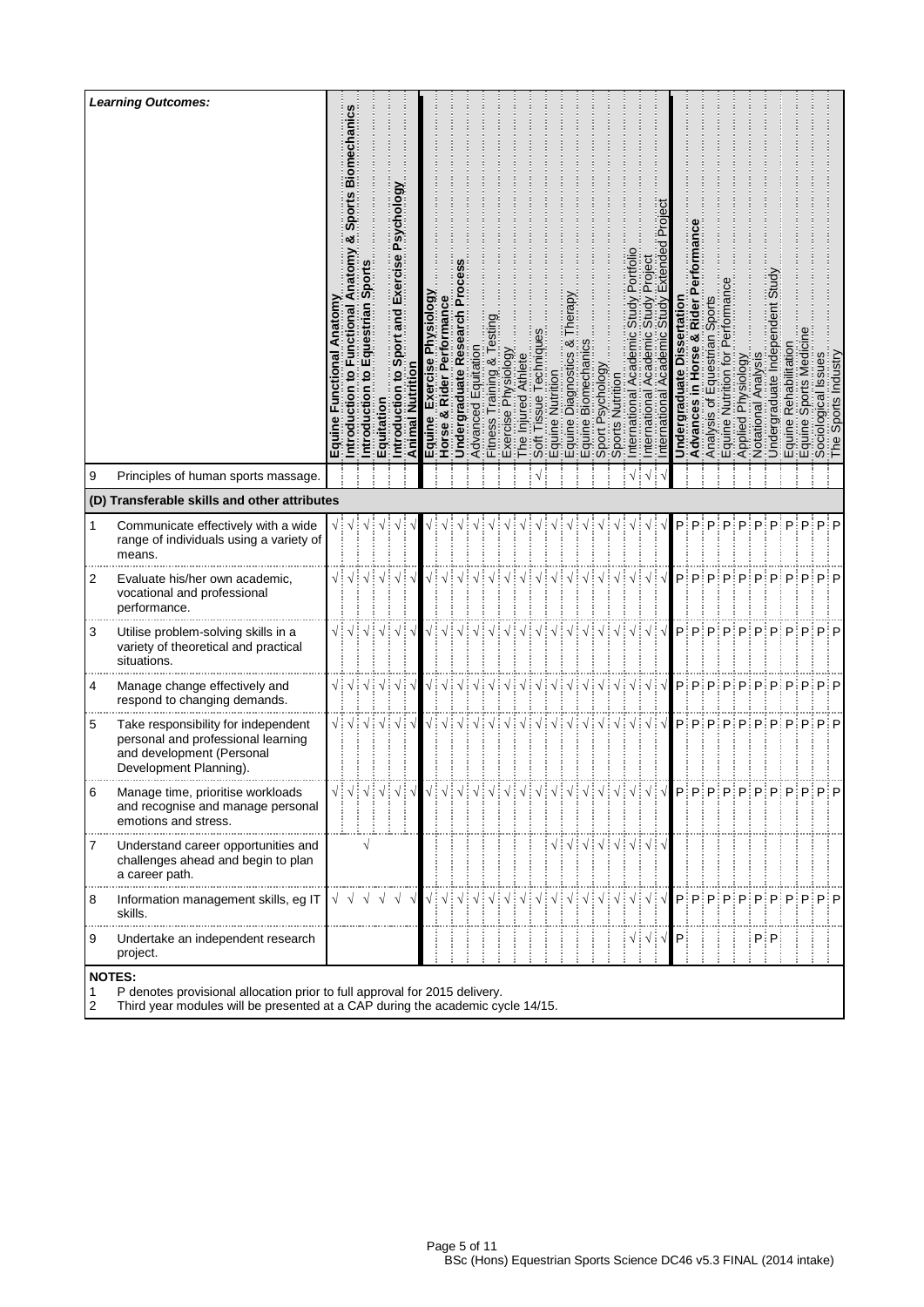## **Part 4: Student Learning and Student Support**

*Teaching and learning strategies to enable learning outcomes to be achieved and demonstrated* At UWE, Bristol there is a policy for a minimum average requirement of 12 hours/week contact time over the course of the full undergraduate programme. This contact time encompasses a range of face-to-face activities as described below. In addition a range of other learning activities will be embedded within the programme which, together with the contact time, will enable learning outcomes to be achieved and demonstrated.

On the BSc (Hons) Equestrian Sports Science programme, teaching is a mix of scheduled and independent sessions with an emphasis on supporting development of autonomous learning. Students will be expected to engage in a significant amount of independent study during this programme.

### *Scheduled learning*

Includes lectures, seminars, tutorials, project supervision, demonstration, practical classes and workshops; fieldwork; external visits; work based learning; supervised time in studio/workshop. Scheduled sessions may vary slightly depending on the module choices made.

### *Independent learning*

Includes hours engaged with essential reading, case study preparation, assignment preparation and completion etc. Scheduled sessions may vary slightly depending on the module choices made. Although there is no period of compulsory work placement within this programme, students will be given opportunities to engage in valuable industry experiences throughout their programme.

### *Virtual Learning Environment (VLE)*

This specification is supported by a VLE where students will be able to find all necessary module information. Direct links to information sources will also be provided from within the VLE.

#### *International Academic Study*

Within this programme there is an opportunity to gain academic credit for a period of studying abroad. The student would be supported to identify an opportunity of interest, which may be with established College partners or by individual arrangement. All periods of study abroad would have to meet the College's requirements before enrolment on the International Academic Study opportunity modules.

#### *Careers*

To support learner's career preparations, careers personnel visit Hartpury on a regular basis and the students can use all the careers on line resources. Tutors will also offer subject specific careers advice through module sessions or individual tutorials. Careers Fairs are arranged periodically to allow students to engage directly with employers from the industry sector.

### **Description of any Distinctive Features**

The purpose of the programme is to provide a balanced vocational and academic study that is intellectually challenging, vocationally relevant, and provides a foundation for pursuing a career within the equine and sport industries. The programme has been designed to build on the competencies of a wide spectrum of students who should be capable of taking up appropriate positions of responsibility within the varied range of enterprises to be found operating within the equine and sport industries. It considers the horse and rider as an athletic partnership and as such there are modules in human and equine sports science.

In the Honours degree programme, academic knowledge and understanding will reinforce and support the development of practical skills to equip the student with the knowledge base and skills relevant to their employment and to the needs of employers. Core modules in level 1 provide the student with a basic understanding of science and anatomical concepts as well as developing investigative skills for research. This knowledge is expanded in the subsequent modules at level 2 with the option modules enabling the student to specialise in areas of particular interest to them.

The programme prepares graduates for the future needs of the equine sporting industry in the UK and abroad, the nature of the academic programmes gives students the opportunity to work within the industry during vacation periods which will be encouraged to add to their personal vocational and practical skills in addition to knowledge base.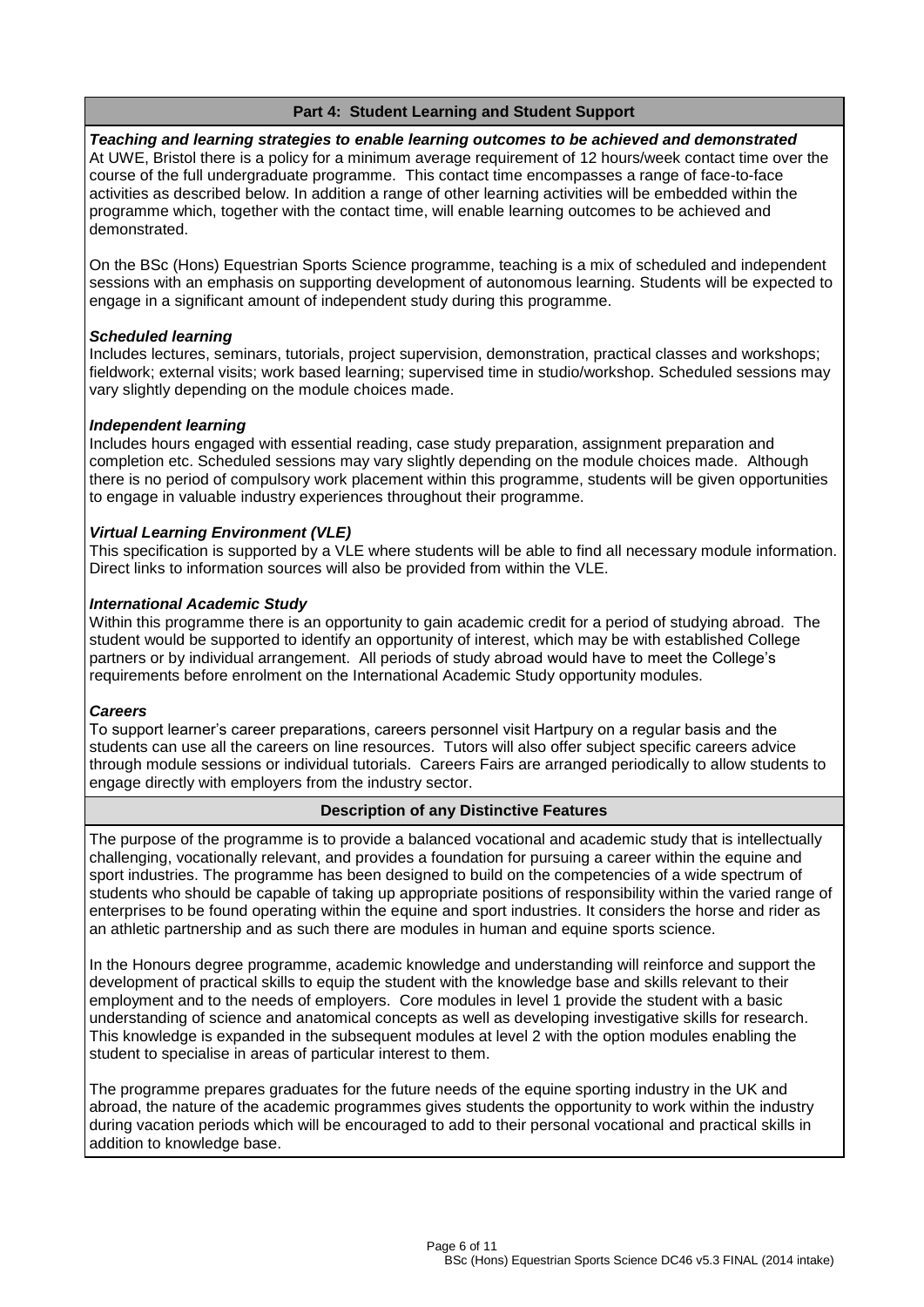This programme is distinctive in many features. It allows students to study sports science whilst considering equestrian sports their specialism. This unique design is facilitated by both equine and sport science staff that are actively researching performance subject areas supported by world class facilities. The facilities available to support the students learning and teaching experiences include a state of the art human performance laboratory, extensive sporting facilities (including the sports academy, power gym, multiple pitches, a sports rehabilitation suite, and cross training gyms) and expertise in all areas of human sports performance. In addition to this, unlike many sports science programmes, equestrian sports scientists will also have access to extensive world class equestrian facilities (Indoor Championship Equine Arena, Hartpury Equine Therapy Centre, three indoor and outdoor arenas, stabling for over 230 horses including 125 boxes for student DIY livery) both personally and as part of teaching facilities on this programme. The strength of the sport and equine facilities available to equestrian sports science students make this programme a unique learning experience for students who wish to study sports science and specialise in equestrian disciplines.

Overall, the programme combines the development of knowledge via teaching, research and practical skills, to develop a graduate who can make an effective contribution to the equine and sporting industries. It is hoped that the balance of skills developed on this applied science programme.

This programme offers the opportunity for students to undertake an approved Exchange Programme, for an agreed period (one/two semesters), of overseas study at a higher education institution studying modules appropriate to their programme aims and which have been pre-approved by the Programme Manager. The Exchange Programme is dependent on an approved agreement between Hartpury College and an approved International Institution for BSc (Hons) Equestrian Sports Science.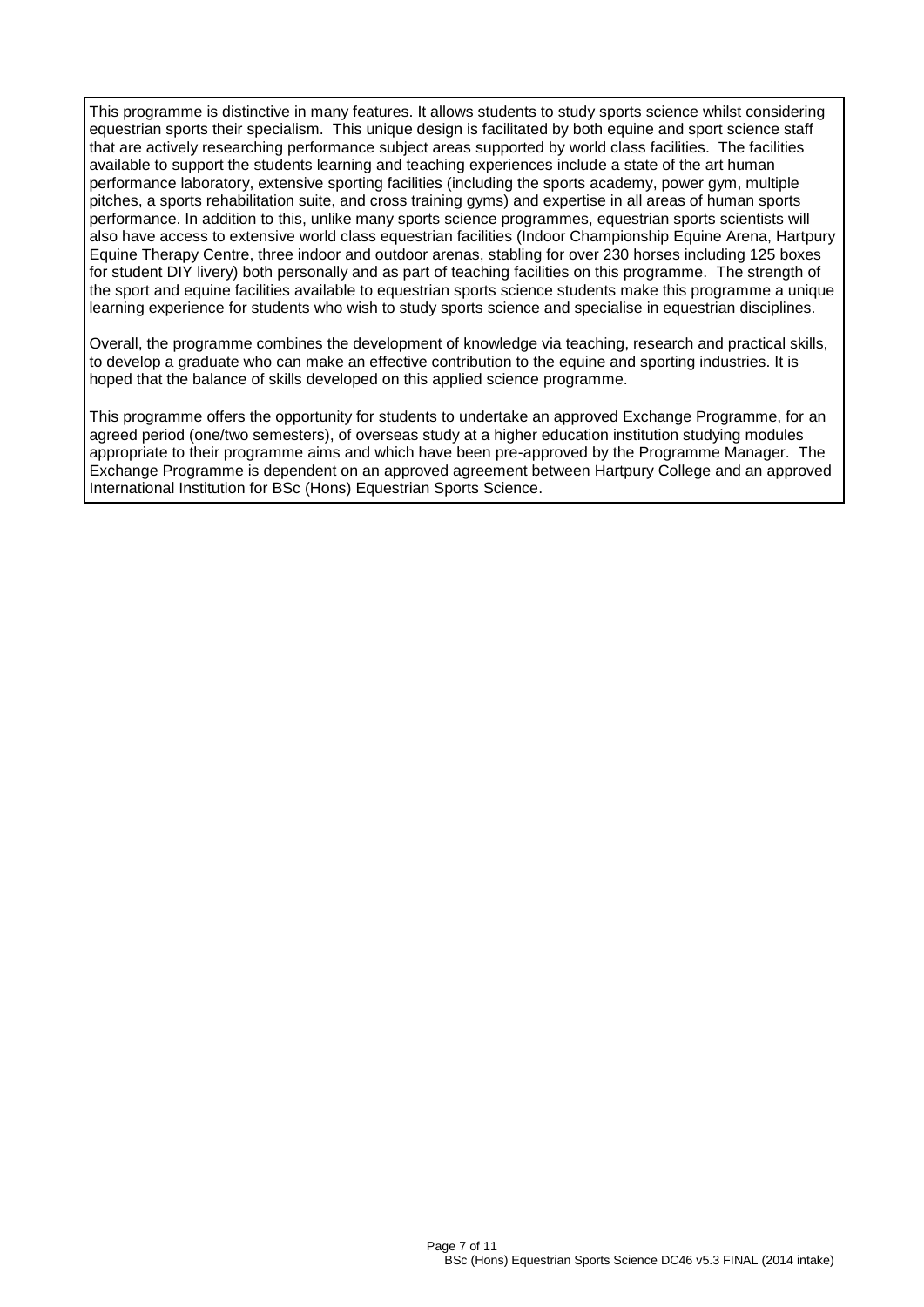### **Part 5: Assessment**

Approved to [University Regulations and Procedures](http://www1.uwe.ac.uk/students/academicadvice/assessments/regulationsandprocedures.aspx)

#### **Assessment Strategy**

Assessment strategy to enable the learning outcomes to be achieved and demonstrated:

Module assessments are designed to apply the knowledge and experience gained from a wide range of learning opportunities to a real world context using a range of skills.

In line with the College's commitment to facilitating equal opportunities, a student may apply for alternative means of assessment if appropriate. Each application will be considered on an individual basis taking into account learning and assessment needs. For further information regarding this please refer to the VLE.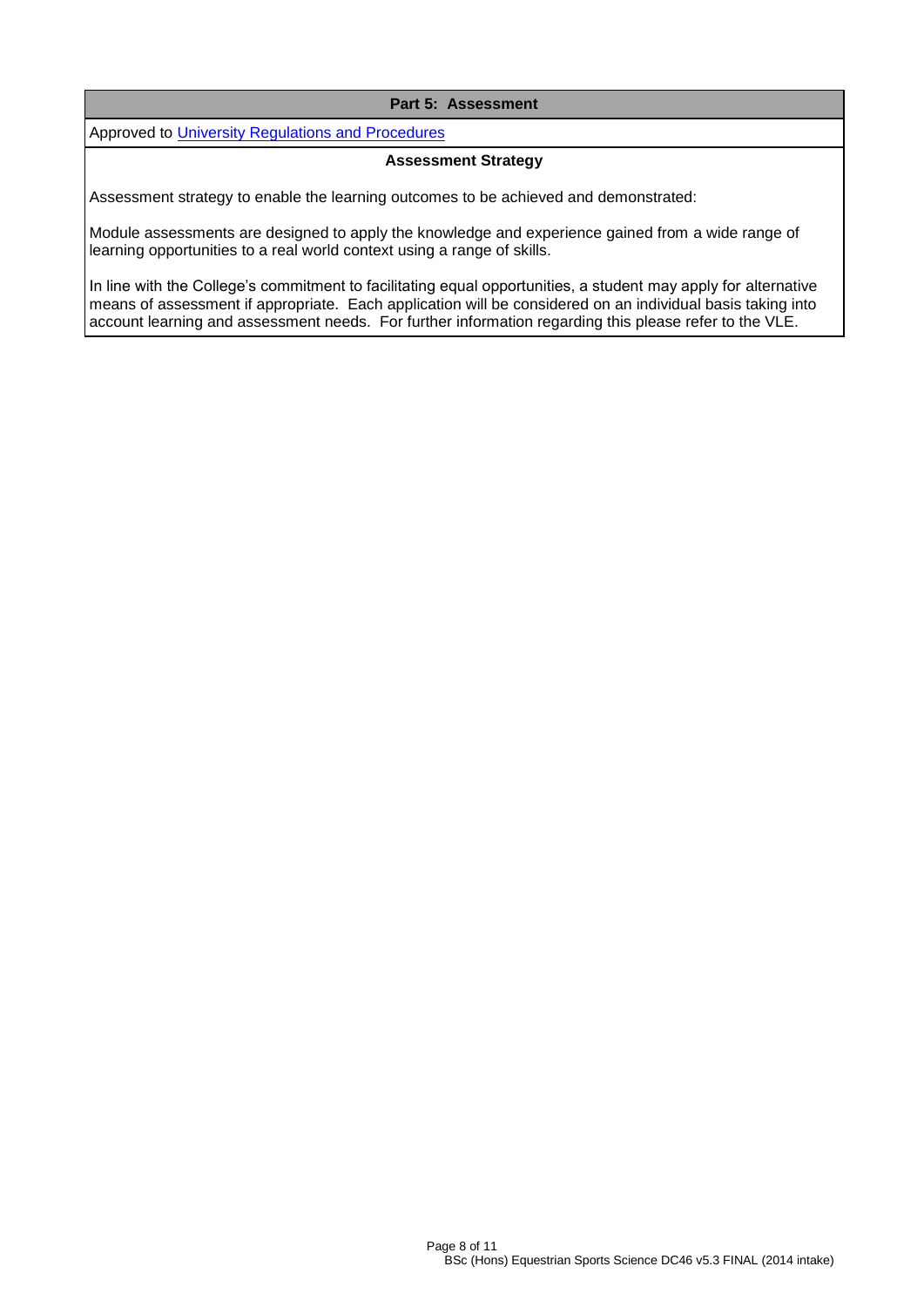| <b>Assessment Map</b>                                     |                                                                                                                                                                                 |                         |                           |                       |                   |                                |                                        |                    |                  |              |           |  |
|-----------------------------------------------------------|---------------------------------------------------------------------------------------------------------------------------------------------------------------------------------|-------------------------|---------------------------|-----------------------|-------------------|--------------------------------|----------------------------------------|--------------------|------------------|--------------|-----------|--|
|                                                           | The programme encompasses a range of assessment methods including; essays, posters, presentations,<br>written examinations. These are detailed in the following assessment map: |                         |                           |                       |                   |                                |                                        |                    |                  |              |           |  |
|                                                           | Assessment Map for BSc (Hons) Equestrian Sports Science                                                                                                                         |                         |                           |                       |                   |                                |                                        |                    |                  |              |           |  |
|                                                           |                                                                                                                                                                                 |                         |                           |                       |                   |                                | Type of Assessment*                    |                    |                  |              |           |  |
|                                                           |                                                                                                                                                                                 | Unseen Written<br>Exam  | Open Book Written<br>Exam | In-class Written Test | Exam<br>Practical | Practical Skills<br>Assessment | Oral assessment<br>and/or presentation | Written Assignment | Report / Project | Dissertation | Portfolio |  |
| <b>Compulsory</b>                                         | <b>Equine Functional Anatomy</b>                                                                                                                                                | A (40)                  |                           |                       |                   |                                |                                        |                    |                  |              | B(60)     |  |
| <b>Modules</b><br>Level 1                                 | Introduction to Functional Anatomy<br>& Sports Biomechanics                                                                                                                     |                         |                           |                       |                   |                                | A (50)                                 |                    |                  |              | B(50)     |  |
|                                                           | Introduction to Equestrian Sports                                                                                                                                               |                         | A (50)                    |                       |                   |                                |                                        | B (70)             |                  |              |           |  |
|                                                           | Equitation                                                                                                                                                                      | A(50)                   |                           |                       |                   |                                |                                        | B (50)             |                  |              |           |  |
|                                                           | Introduction to Sport & Exercise<br>Psychology                                                                                                                                  | A(50)                   |                           |                       |                   |                                |                                        | B (50)             |                  |              |           |  |
|                                                           | <b>Animal Nutrition</b>                                                                                                                                                         | A (50)                  |                           |                       |                   |                                |                                        |                    | B(50)            |              |           |  |
| <b>Compulsory</b><br><b>Modules</b><br>Level <sub>2</sub> | <b>Equine Exercise Physiology</b><br>Horse & Rider Performance                                                                                                                  | A(36)                   |                           |                       |                   | A                              | A(24)                                  | B(40)              |                  |              |           |  |
|                                                           |                                                                                                                                                                                 |                         |                           |                       |                   | (100)                          |                                        |                    |                  |              |           |  |
| Optional                                                  | Undergraduate Research Process<br><b>Advanced Equitation</b>                                                                                                                    | A(40)<br>A (50)         |                           |                       |                   |                                |                                        | B(60)<br>B(50)     |                  |              |           |  |
| <b>Modules</b>                                            | <b>Fitness Training and Testing</b>                                                                                                                                             | A (50)                  |                           |                       | B(50)             |                                |                                        |                    |                  |              |           |  |
| Level 2                                                   | <b>Exercise Physiology</b>                                                                                                                                                      | A (50)                  |                           |                       |                   |                                |                                        |                    | B (50)           |              |           |  |
|                                                           | The Injured Athlete                                                                                                                                                             |                         | Α<br>(100)                |                       |                   |                                |                                        |                    |                  |              |           |  |
|                                                           | Soft Tissue Techniques                                                                                                                                                          | A (30)                  |                           |                       | B (70)            |                                |                                        |                    |                  |              |           |  |
|                                                           | <b>Equine Nutrition</b>                                                                                                                                                         | $\overline{A}$<br>(100) |                           |                       |                   |                                |                                        |                    |                  |              |           |  |
|                                                           | <b>Equine Diagnostics and Therapy</b>                                                                                                                                           | A (75)                  |                           | A (25)                |                   |                                |                                        |                    |                  |              |           |  |
|                                                           | Equine Biomechanics                                                                                                                                                             | A (50)                  |                           |                       |                   |                                |                                        | B(50)              |                  |              |           |  |
|                                                           | Sport Psychology                                                                                                                                                                | A(50)                   |                           |                       |                   |                                |                                        | B(50)              |                  |              |           |  |
|                                                           | <b>Sports Nutrition</b>                                                                                                                                                         | A(40)                   |                           |                       |                   |                                |                                        | B (60)             |                  |              |           |  |
| <b>Compulsory</b><br><b>Modules</b>                       | Undergraduate Dissertation                                                                                                                                                      |                         |                           |                       |                   |                                |                                        |                    |                  |              |           |  |
| Level 3                                                   | Advances in Horse & Rider<br>Performance                                                                                                                                        |                         |                           |                       |                   |                                |                                        |                    |                  |              |           |  |
| Optional                                                  | Analysis of Equestrian Sports                                                                                                                                                   |                         |                           |                       |                   |                                |                                        |                    |                  |              |           |  |
| <b>Modules</b><br>Level <sub>3</sub>                      | <b>Equine Nutrition for Performance</b>                                                                                                                                         |                         |                           |                       |                   |                                |                                        |                    |                  |              |           |  |
|                                                           | <b>Applied Physiology</b>                                                                                                                                                       |                         |                           |                       |                   |                                |                                        |                    |                  |              |           |  |
|                                                           | Notational Analysis                                                                                                                                                             |                         |                           |                       |                   |                                |                                        |                    |                  |              |           |  |
|                                                           | Undergraduate Independent Study                                                                                                                                                 |                         |                           |                       |                   |                                |                                        |                    |                  |              |           |  |
|                                                           | <b>Equine Rehabilitation</b>                                                                                                                                                    |                         |                           |                       |                   |                                |                                        |                    |                  |              |           |  |
|                                                           | <b>Equine Sports Medicine</b>                                                                                                                                                   |                         |                           |                       |                   |                                |                                        |                    |                  |              |           |  |
|                                                           | Sociological Issues<br>The Sports Industry                                                                                                                                      |                         |                           |                       |                   |                                |                                        |                    |                  |              |           |  |
|                                                           | *Assessment should be shown in terms of either Written Exams, Practical exams, or Coursework as indicated by the colour coding                                                  |                         |                           |                       |                   |                                |                                        |                    |                  |              |           |  |

above.

**NOTE:**

Third year modules will be presented at a CAP during the academic cycle 14/15.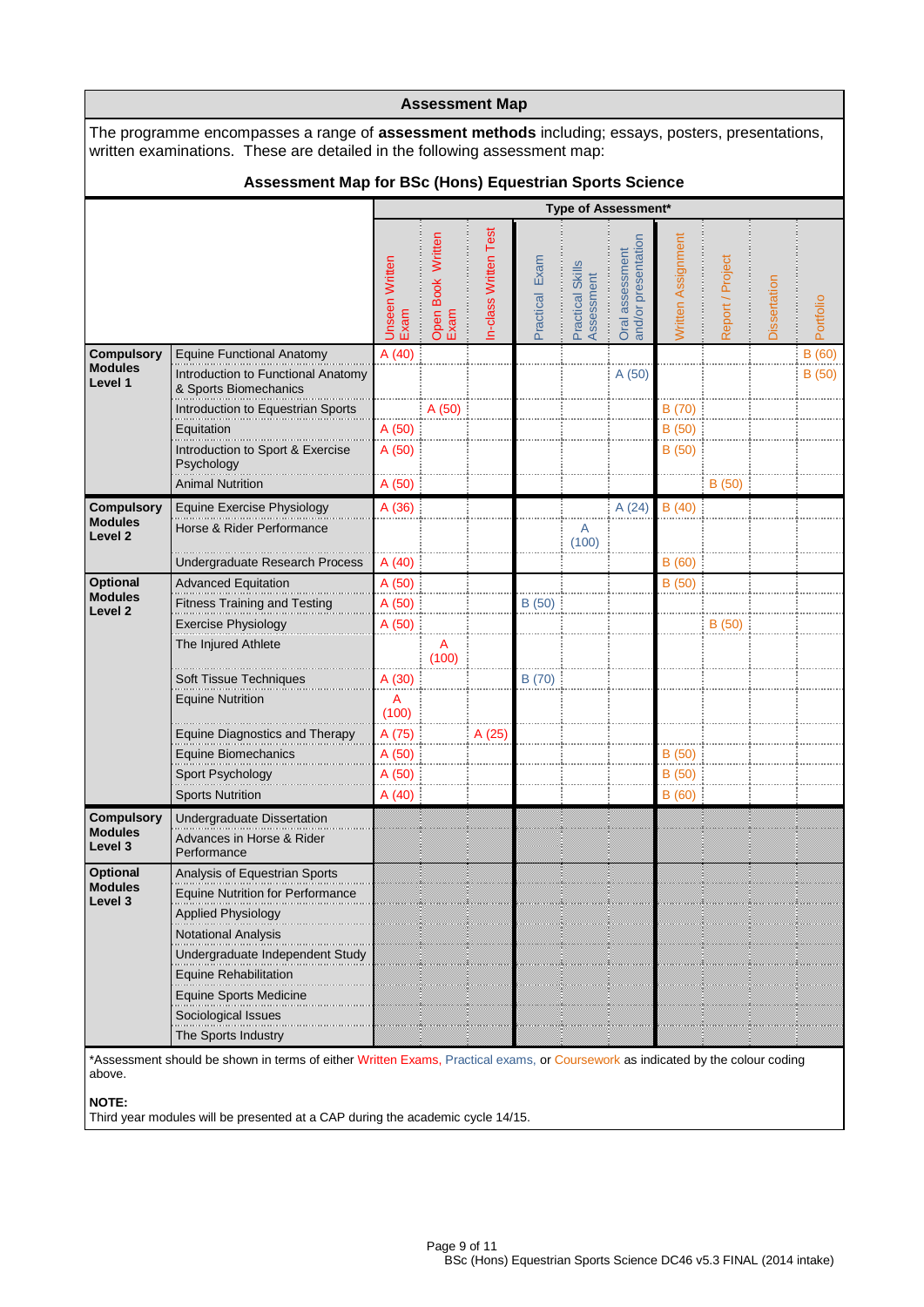|                                   |                                     |                                                                                                                                                                                                                                                                                                                           | Part 6: Programme Structure                                                                                                                                                                                                                                                                                                                                                                                                                                                                                                                                                                                                                                                                           |                                                                                                                                                                                                                                                                                                                                                                                                                                                                                                                               |
|-----------------------------------|-------------------------------------|---------------------------------------------------------------------------------------------------------------------------------------------------------------------------------------------------------------------------------------------------------------------------------------------------------------------------|-------------------------------------------------------------------------------------------------------------------------------------------------------------------------------------------------------------------------------------------------------------------------------------------------------------------------------------------------------------------------------------------------------------------------------------------------------------------------------------------------------------------------------------------------------------------------------------------------------------------------------------------------------------------------------------------------------|-------------------------------------------------------------------------------------------------------------------------------------------------------------------------------------------------------------------------------------------------------------------------------------------------------------------------------------------------------------------------------------------------------------------------------------------------------------------------------------------------------------------------------|
| time student, including:          |                                     | This structure diagram demonstrates the student journey from Entry through to Graduation for a typical full                                                                                                                                                                                                               |                                                                                                                                                                                                                                                                                                                                                                                                                                                                                                                                                                                                                                                                                                       |                                                                                                                                                                                                                                                                                                                                                                                                                                                                                                                               |
| 1<br>$\overline{\mathbf{c}}$<br>3 |                                     | level and credit requirements<br>interim award requirements<br>module diet, including compulsory and optional modules                                                                                                                                                                                                     |                                                                                                                                                                                                                                                                                                                                                                                                                                                                                                                                                                                                                                                                                                       |                                                                                                                                                                                                                                                                                                                                                                                                                                                                                                                               |
| <b>ENTRY</b>                      |                                     | <b>Compulsory Modules</b>                                                                                                                                                                                                                                                                                                 | <b>Optional Modules</b>                                                                                                                                                                                                                                                                                                                                                                                                                                                                                                                                                                                                                                                                               | <b>Interim Awards</b>                                                                                                                                                                                                                                                                                                                                                                                                                                                                                                         |
|                                   | $\overline{ }$<br>Year <sup>-</sup> | <b>Equine Functional Anatomy</b><br>(UIEXN8-30-1)<br>Introduction to Functional Anatomy<br>and Sports Biomechanics<br>(UISXL8-30-1)<br>Introduction to Equestrian Sports<br>(UIEXN7-30-1)<br>Equitation (UIEXN6-15-1)<br>Introduction to Sport and Exercise<br>Psychology (UISXLE-15-1)<br>Animal Nutrition (UINXK5-15-1) |                                                                                                                                                                                                                                                                                                                                                                                                                                                                                                                                                                                                                                                                                                       | <b>Cert HE Equestrian Sports Science</b><br>Requirements: 120 credits at level 0<br>or above of which not less than 100<br>are at level 1 or above.<br><b>DipHE Equestrian Sports Science</b><br>Credit Requirements: 240 credits at<br>level 0 or above of which not less<br>than 210 are at level 1 or above and<br>not less than 90 at level 2 or above.                                                                                                                                                                   |
|                                   | $\mathbf{\Omega}$<br>Year           | Equine Exercise Physiology<br>(UIEXRG-30-2)<br>Horse and Rider Performance<br>(UIEXRH-30-2)<br>Undergraduate Research Process<br>(UINXU5-15-2)                                                                                                                                                                            | Students are normally required to<br>select 45 credits from the optional<br>modules listed below:<br>Advanced Equitation (UIEXR5-15-2)<br><b>Fitness Training and Testing</b><br>(UISXRU-15-2)<br>Exercise Physiology (UISXSB-15-2)<br>The Injured Athlete (UISXSD-15-2)<br>Soft Tissue Techniques<br>(UISXSC-15-2)<br>Equine Nutrition (UIEXRC-15-2)<br>Equine Diagnostics & Therapy<br>(UIEXR9-15-2)<br>Equine Biomechanics (UIEXR8-15-2)<br>Sport Psychology (UISXRV-15-2)<br>Sports Nutrition (UISXS9-15-2)<br>International Academic Study<br>Portfolio (UINXRP-15-2)<br>International Academic Study Project<br>(UINXRQ-30-2)<br>International Academic Study<br>Extended Project (UINXRR-45-2) | <b>BSc Equestrian Sports Science</b><br>Credit Requirements: 300 credits at<br>level 0 or above of which not less<br>than 270 are at level 1 or above, not<br>less than 150 at level 2 or above and<br>not less than 60 at level 3 or above.<br>TARGET AWARD<br><b>BSc (Hons) Equestrian Sports</b><br>Science<br>Credit Requirements: 360 credits at<br>level 0 or above of which not less<br>than 300 are at level 1 or above, not<br>less than 210 are at level 2 or above<br>and not less than 90 at level 3 or<br>above. |
| <b>GRADUATION</b>                 | S<br>Year                           | Undergraduate Dissertation (45)<br>Advances in Horse & Rider<br>Performance (30)                                                                                                                                                                                                                                          | Students are normally required to<br>select 45 credits from the optional<br>modules listed below:<br>Analysis of Equestrian Sports (15)<br>Equine Nutrition for Performance (15)<br>Applied Physiology (15)<br>Notational Analysis (15)<br>Undergraduate Independent Study<br>(15)<br>Equine Rehabilitation (15)<br>Equine Sports Medicine (15)<br>Sociological Issues (15)<br>The Sports Industry (15)                                                                                                                                                                                                                                                                                               |                                                                                                                                                                                                                                                                                                                                                                                                                                                                                                                               |

## **Part Time:**

There are a number of routes that a part time student can take to graduate, this can be done depending on student requirements, hence production of a specific map will depend on an individual student basis.